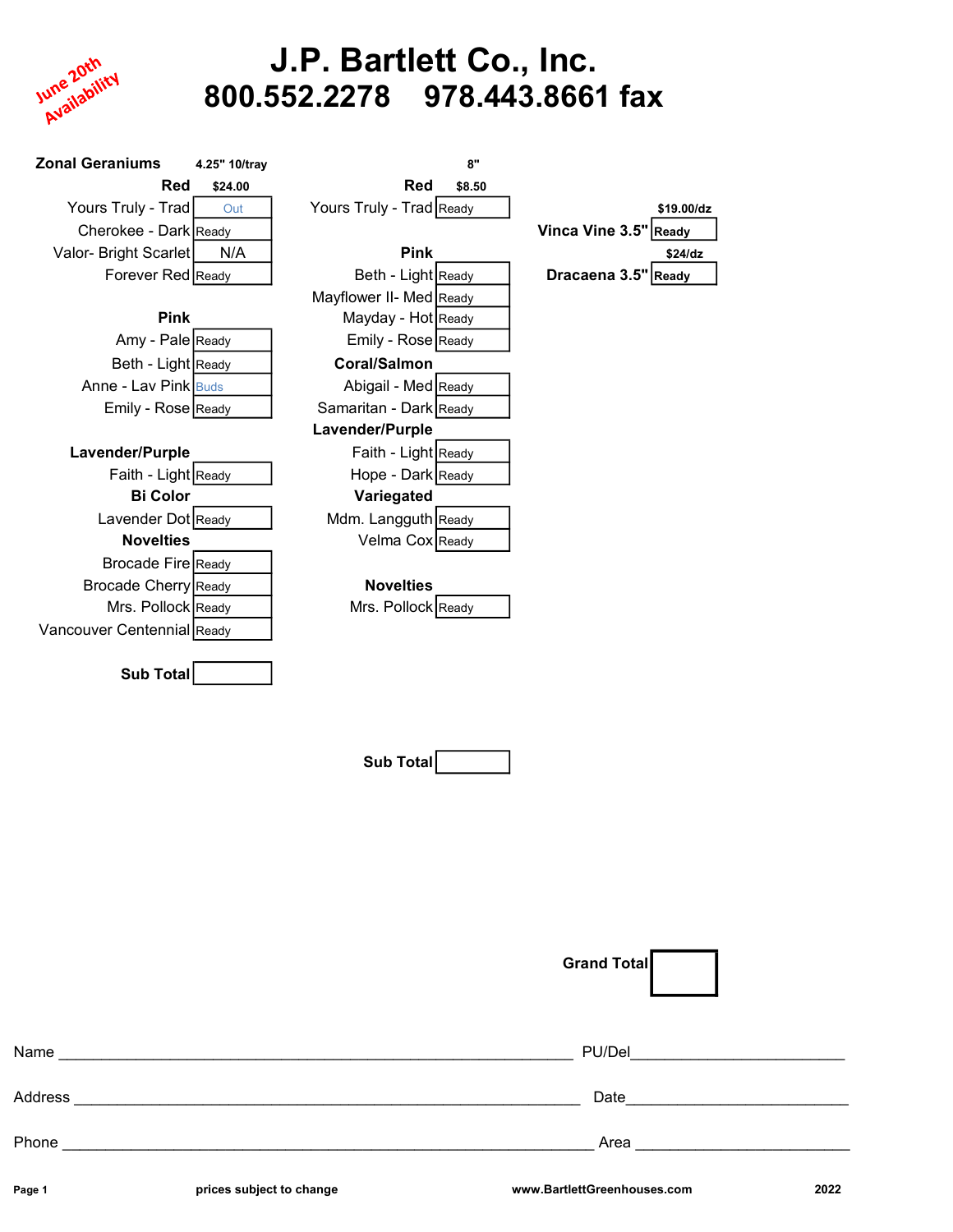# J.P. Bartlett Co., Inc. 4.25" Annuals 10/tray \$23.00

### www.BartlettGreenhouses.com

| Angelonia ArchAngel                                         |                                 | <b>Coleus</b>       | <b>New Guinea - ColorPower</b>              |
|-------------------------------------------------------------|---------------------------------|---------------------|---------------------------------------------|
| Raspberry Ready                                             | Wizard Sun Coral Ready          |                     | Cerise Frost Ready                          |
| Pink Ready                                                  | Rose Ready                      |                     | <b>Petunia Easy Wave</b>                    |
| Cherry Red Ready                                            | Jade Ready                      |                     | Rose Fusion Ready                           |
|                                                             |                                 | <b>Dichondra</b>    | Pink Ready                                  |
| <b>Begonias Bada Bing</b>                                   | Silver Falls Ready              |                     | Classic Red Ready                           |
| Scarlett (Gr) Ready                                         |                                 | <b>Dusty Miller</b> | Neon Rose Ready                             |
| White (Gr) Ready                                            | Silver Dust Ready               |                     | Coral Reef Ready                            |
| <b>Begonias Bada Boom</b>                                   |                                 | Lantana Havana      | Lavender Sky Ready                          |
| Scarlett (Dk) Ready                                         | Cherry Ready                    |                     | Ipomoea                                     |
| White (Dk) Ready                                            | Pink Sky Ready                  |                     | Blackie Ready                               |
|                                                             | Sunshine Ready                  |                     | Limon Small                                 |
|                                                             | Sunset Ready                    |                     |                                             |
|                                                             |                                 |                     |                                             |
|                                                             |                                 |                     | 4" Sub Total                                |
|                                                             | J.P. Bartlett Co., Inc.         |                     |                                             |
|                                                             |                                 |                     |                                             |
|                                                             |                                 |                     | 6" Annuals 6 pots/tray \$19.00              |
|                                                             |                                 |                     |                                             |
|                                                             |                                 |                     |                                             |
|                                                             |                                 | Bacopa Megacopa     | <b>Marigolds</b>                            |
| Sweet Cherry Ready                                          | White Ready                     |                     | Inca Orange Ready                           |
| New Guinea Imps - Magnum                                    |                                 | Blue Ready          | Bonanza Orange Ready                        |
| White Ready                                                 | Calibrachoa Aloha Kona          |                     | Bonanza Bee Ready                           |
| <b>New Guinea Imps - Super Sonic</b><br>Bright Purple Ready | Blue Sky Ready                  |                     | Ipomoea                                     |
| Lavender Ready                                              | Dark Red Ready                  |                     | Blackie Ready                               |
| Wild Salmon Ready                                           | White Ready                     |                     | <b>Petunia Easy Wave</b><br>Neon Rose Ready |
| Midnight Orchid Ready<br><b>Begonias</b>                    | Yellow Ready                    |                     |                                             |
|                                                             | Soft Pink Ready                 |                     | violet Ready                                |
| <b>Baby Wing Pink (Gr) Ready</b>                            | Orange Zest Ready<br>Neon Ready |                     | Yellow Ready<br>Scaevola                    |
| White (Gr) Ready<br>Angelonia ArchAngel                     |                                 | Celosia             | Top Pot Blue Ready                          |
|                                                             | New Look Red Ready              |                     |                                             |
| Cherry Red Ready<br>Raspberry Ready                         | Fresh Look Yellow Ready         |                     | Verbena Endurascape                         |
| Pink Ready                                                  | Fresh Look Orange Ready         |                     | White Ready                                 |
| <b>Ageratum Aguilera</b>                                    |                                 | Dahlia - Dahlinova  | Red Ready                                   |
| Dark Blue Ready                                             | Electric Pink Ready             |                     | Pink Bicolor Ready                          |
| <b>Alyssum Easter Bonnet</b>                                | Orange Ready                    |                     | Blue Ready                                  |

Violet Ready **Dusty Miller Bonariensis** Little One Ready

6" Sub Total

Silver Dust Ready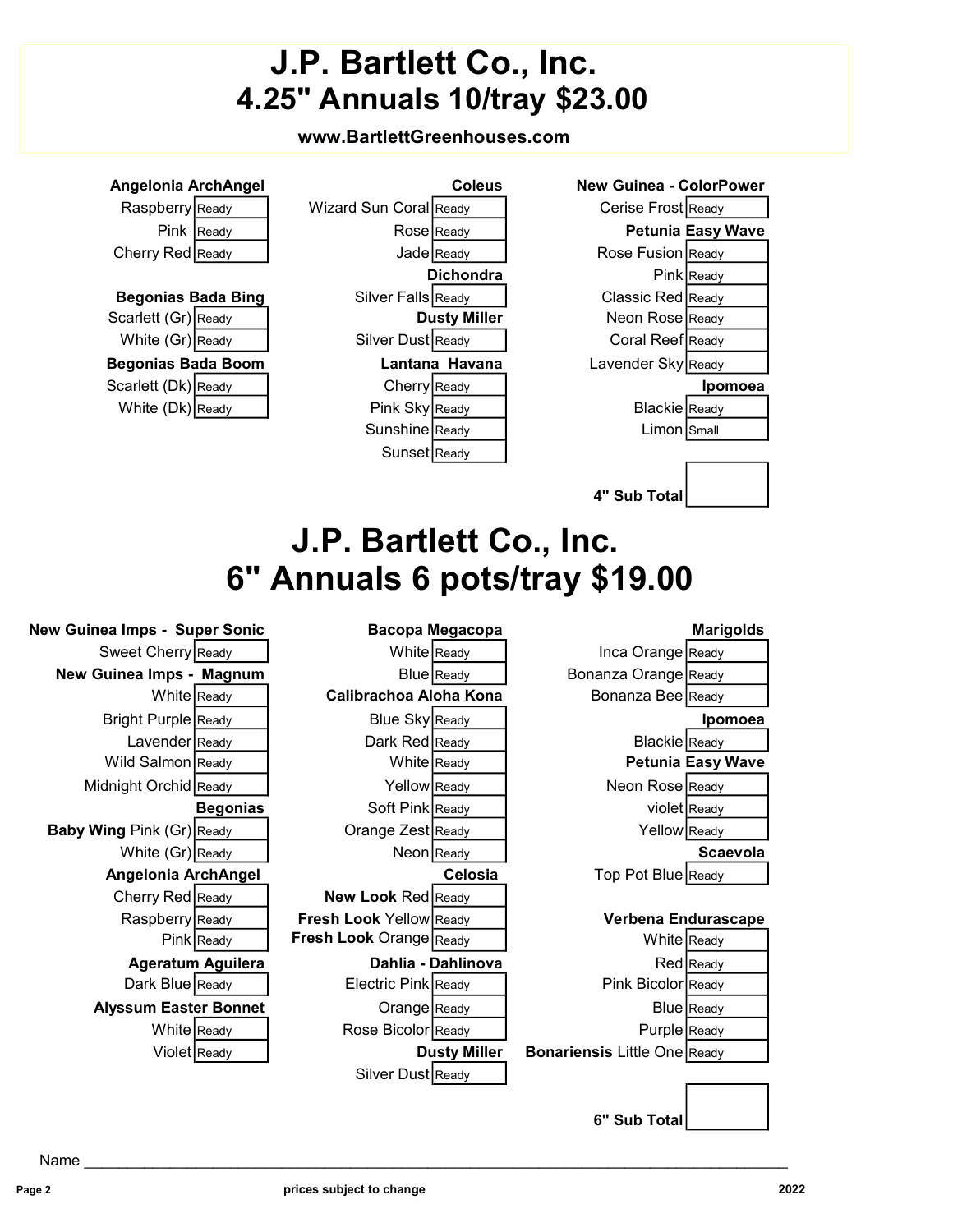### J.P. Bartlett Co., Inc. Hangers

New Guinea Magnum Sofie Ready Blue/Midnight Orchid Ready | Interspecific Geranium Hawaiian Volcano Kea Ready

**Orange/Wild Salmon** Ready **Red Ready Red Ready Hawaiian Pink Fusion** Ready

**Bloomtastic Blossoms** Ready **Ready Sweet Cherry Ready** 

**Bee's Knees** Ready Red Ready (Bee's Knees, Headliner Pink Vien) Wild Salmon Ready

Rocking Sunset Ready  $\parallel$  Fuchsia Ready (Cali Volcano Sunset & Pet Hot Rod Red) Pink Glow Ready

Royale Rose Ready Ready Red Flare Ready (Cali Rose Quartz & Pet Royal Pink) Tangerine Ready

(Cali Kona White & Pet Durabloom Electric Lilac) Great Balls of Fire

**Orange** Ready Merlot Ready<br>Caberet Orange & Bacopa White) Rurgundy Rlaze Ready

Rose Ready (Cabaret Rose & Bacopa Pink) Lantana Havana

White Wedding Ready Ready Cherry Ready

Calibrachoa NG Imps - Super Sonic (Bloomtastic Rose Quartz & Serenity) **NG Imps - Magnum** 12" SubTotal **Petunia** Bright Purple Ready Piccola Ready **Carry Scaevola**<br>(Piccola Pink & White) Ready Ready Ready Ready Ready Ready Ready Expedition Blue Ready 1 Cali/Petunia Portulaca Pizzaz Calibrachoa Electric Ready **Ready Calibrachoa Volcano** Cali/Bacopa Ivy Geraniums Burgundy Blaze Ready Red Ready **Network** Melon Ready (Uno Dbl Red & Bacopa White) Dark Red Ready

(Uno Dbl White & Bacopa White) Sunset Ready Sunshine Ready Harvest Moon Ready Sunrise Ready Pink Sky Ready

## 10" Hangers 10" Hangers 12" Hangers Duo Combos \$13.50/pot \$13.50/pot \$13.50/pot \$16.95/pot Calliope Duo **IVY Geraniums** 12" Hangers 12" Hangers Dk Red w/White Bacopa Ready **Cascade Ivy Geranium Calibrachoa Confetti Combo** Rose w/White Bacopa Ready **Ready** Acapulco Ready **Ready Hawaiin Kalani** Ready New Cuine a Manum Sofie Ready Ready Ready Ready Ready Ready Ready Ready Ready Ready Ready Ready Ready Ready Ready Ready Ready Ready Ready Ready Hot Pink/White Blush Ready **Calliope (large)** Calliope (Neon, Sunset, Pink) Red/White Ready Rose Ready Ready Ready Ready (Hot Pk, Soft Pink, White)



| Orange Ready  |  |
|---------------|--|
| Lemon Ready   |  |
| Lt Pink Ready |  |

| Gold (bicolor) Ready |  |
|----------------------|--|
| Pink (bicolor) Ready |  |

10" Sub Total